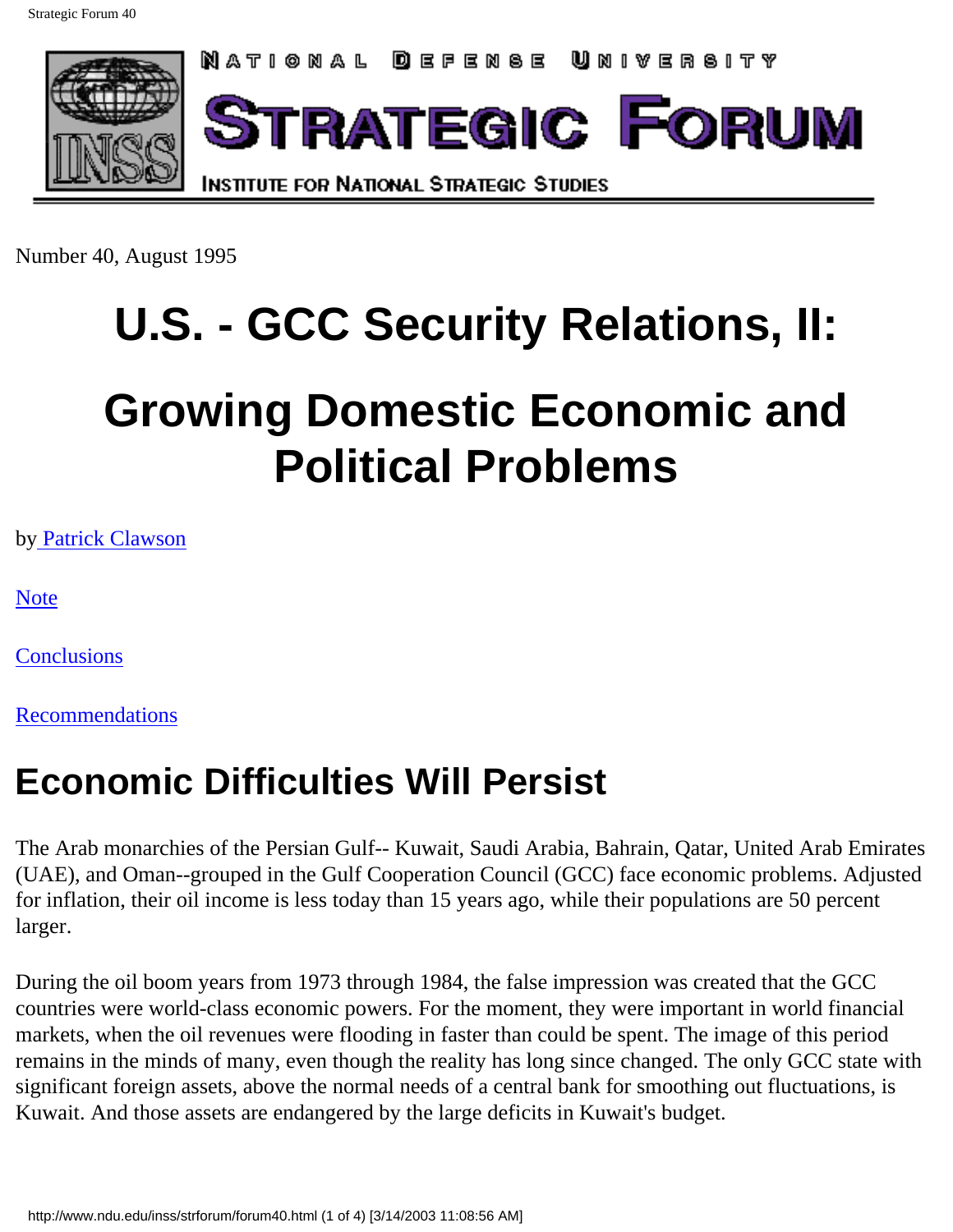Strategic Forum 40

Nor are the GCC countries fabulously wealthy any longer. At the height of the oil boom fifteen years ago, they were the world's richest countries: per capita income in the GCC states exceeded that in the United States then. The situation is entirely different now. In 1995, the six GCC states have a collective GDP of about \$210 billion, and a total population of 24 million, giving them a GDP per capita of \$8,700. That is one-third of the U.S. level and two-thirds of the Israeli level. To be sure, the GCC figures are distorted by the large numbers of low income foreign workers. Comparing the GDP to only the citizen population of 13 million, the GDP per citizen works out at \$16,000, or two-thirds of the U.S. level and the same as for Israel's Jewish population. In other words, the GCC states are economically at the cusp between developing nations and industrial states -- they are not at the economic level of the major industrial powers.

The prospects for the GCC economies remain dependent on the world oil outlook. The International Energy Agency forecasts that the demand for oil will increase briskly over the next fifteen years, resulting in higher prices and in a sharp increase in GCC output, even factoring in Iraq's eventual return to oil markets. But similar forecasts of a recovery in GCC oil income have been made steadily for ten years and have been consistently wrong. The forecasts have consistently underestimated the steady expansion of oil output from non-OPEC sources other than the CIS, which looks set to continue. Indeed, because of advancing technology that reduces production costs and makes possible production from previously uneconomical fields (primarily in the Gulf of Mexico), U.S. oil output may increase in the next decade. Given the history of overly optimistic projections, the GCC states would be well advised to base their plans on cautious forecasts about future income.

#### **Given the history of overly optimistic projections, the GCC states would be well advised to base their plans on cautious forecasts about future income.**

It is entirely possible that the current era of constrained resources will persist for the indefinite future. Even under the most optimistic forecasts from government or industry sources, oil income per capita will not return to the levels of 1973-84. Governments will have to continue economizing, spending less on services and subsidies than what the population has come to expect. While economists can readily point out inefficiencies and areas for economizing, the need to win acceptance of constraining changes will delay efforts to balance the budget. Following the experiences of other countries, GCC deficits are likely to shrink no more than two percent of GDPs per annum. That means Kuwait, with a deficit about 20 percent of GDP (the largest in the GCC), is not likely to have a balanced budget in this decade. Most of the GCC countries will have to borrow significant sums abroad by the end of the decade.

## **Domestic Politics Will Become More Lively**

During the last twenty years, the domestic politics of the Gulf states were remarkably quiet for countries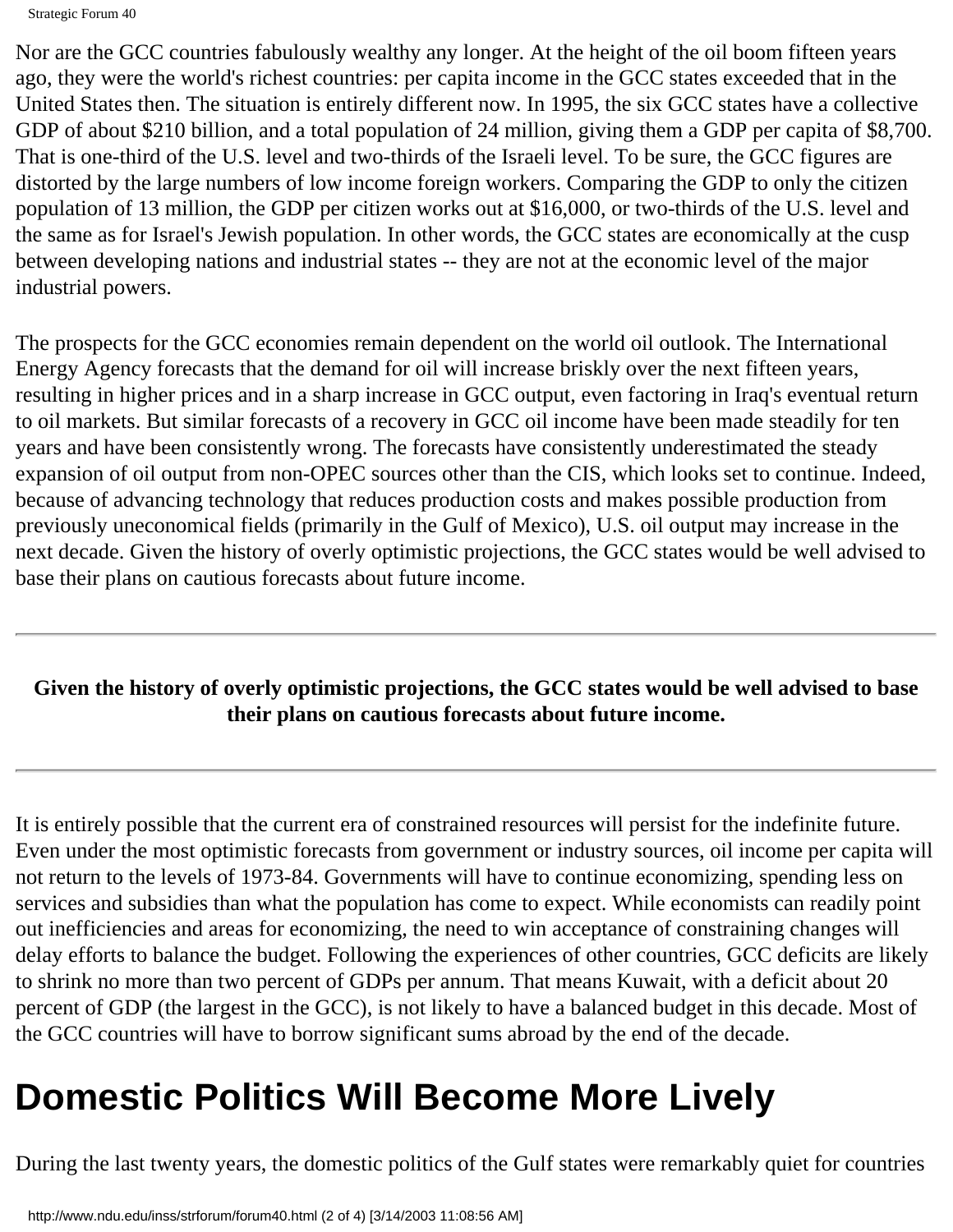Strategic Forum 40

undergoing profound socio-economic changes. There were some signs of domestic political debate, especially in Kuwait, and one spectacular violent episode (the 1979 takeover of the Mecca Mosque by extremists). One reason was that there were ample funds to grease the wheels; another was the stability of leadership. Qatar's July 1995 change in ruler was the first such transition in any of the GCC countries in 15 years. Some of the rulers have been in power for 30 years.

In coming years, Gulf governments may face more vocal domestic opposition. Some of this is a healthy broadening of political debate; e.g., the Kuwaiti parliament has become active, holding the government and the ruling family accountable for waste, fraud, and abuse. Some of the opposition is violent, such as the unrest in Bahrain that began with sizeable disturbances in late 1994 and continues with fire bombings and occasional demonstrations. The level of opposition, both within established political institutions and on the street, is and will probably remain modest in comparison to most countries, including the United States. The Gulf is ripe for dissent, not for revolution. The challenge for GCC governments will be accustoming themselves and their societies to open dissent, which is a new phenomenon that some government officials will find disturbing.

#### [GCC POPULATION AND OIL EXPORTS](http://www.ndu.edu/inss/strforum/forum40.gif)

Dissent may well be expressed in religious terms. The mosque is one of the few institutions in which debate about issues of the day is acceptable socially. There is greater interest in the purity of Islamic practice among the youth. Unlike their parents who went to Western universities, the young elite were educated at home in institutions stronger in Islamic instruction than in technical learning. The youth are becoming aware of the limited prospects facing them compared to their parents' generation, and they wonder if the great riches of the oil boom went West.

## **Disagreements with the United States about Burden Sharing Are Inevitable**

The temptation is strong to think of the GCC states as a cash cow who can provide the money to solve every security problem the United States faces, from maintaining the defense industrial base through arms purchases to paying for the oil provided to North Korea. Saudis say they have more than 40 requests pending from the United States for financing various security or humanitarian operations.

The checkbook approach to the security relationship is unsustainable. Even if the Gulf countries had the cash--which they do not--security ties could not be based over the long run on soldiers-for-hire. The United States commits its forces where its national security interests are at stake, not where there is money to be made. Overemphasis of the financial side of the relationship is corrosive of domestic U.S. support for the relationship. The U.S. commitment to the region must be based on a corresponding commitment of the GCC citizens to the defense of their own states. To be brutal, the relationship must be bonded in blood not money: GCC citizens must be prepared to die defending their countries before the U.S. public will accept risking its sons' and daughters' lives in defense of GCC states.